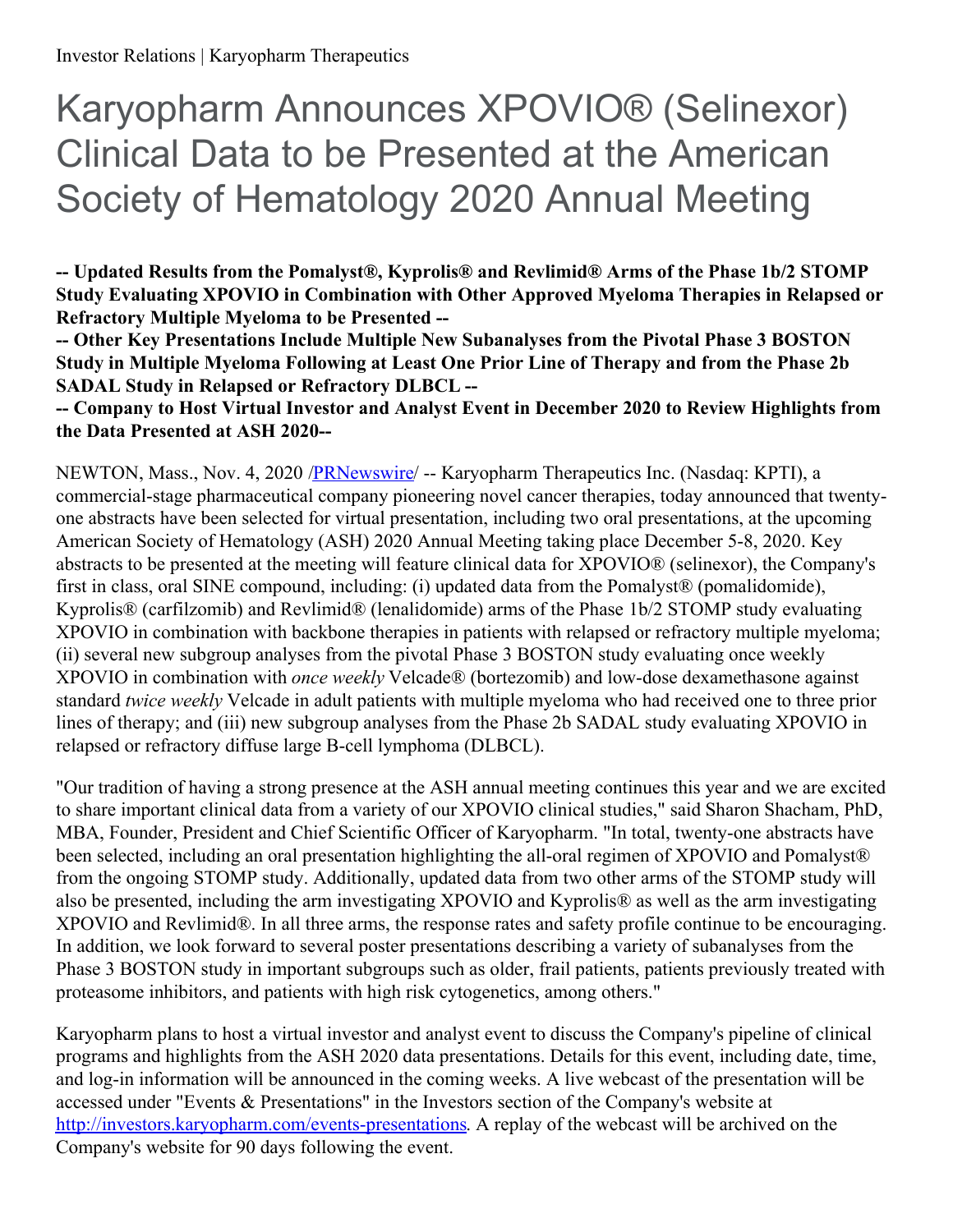#### **Details for the ASH 2020 presentations are as follows:**

*XPOVIO (selinexor) – Company-Sponsored Studies – Oral Presentation – Multiple Myeloma*

**Title**: Selinexor in combination with pomalidomide and dexamethasone (SPd) for treatment of patients with relapsed refractory multiple myeloma (RRMM). **Presenter**: Christine Chen, Princess Margaret Cancer Centre **Abstract #**: 726 **Session**: 653. Myeloma/Amyloidosis: Therapy, excluding Transplantation; Novel Approaches for Relapsed/Refractory Myeloma and Amyloidosis **Date and Time**: Monday, December 7, 2020, 1:30 p.m. to 3:00 p.m. ET **Location:** Channel 10 (Virtual Meeting)

*XPOVIO (selinexor) – Company-Sponsored Studies – Poster Presentations – Multiple Myeloma*

**Title**: Selinexor in combination with carfilzomib and dexamethasone, all once weekly (SKd), for patients with relapsed/refractory multiple myeloma **Presenter**: Cristina Gasparetto, Duke University Medical Center **Abstract #**: 1366 **Session**: 653. Myeloma/Amyloidosis: Therapy, excluding Transplantation: Poster I **Date and Time**: Saturday, December 5, 2020, 7:00 a.m. to 3:30 p.m. ET **Location:** Poster Hall (Virtual Meeting)

**Title**: Selinexor, lenalidomide and dexamethasone (SRd) for patients with relapsed/refractory and newly diagnosed multiple myeloma **Presenter**: Darrell White, Dalhousie University **Abstract #**: 1393 **Session**: 653. Myeloma/Amyloidosis: Therapy, excluding Transplantation: Poster I **Date and Time**: Saturday, December 5, 2020, 7:00 a.m. to 3:30 p.m. ET **Location:** Poster Hall (Virtual Meeting)

**Title**: Effect of prior treatment with proteasome inhibitors on the efficacy and safety of once-weekly selinexor, bortezomib, and dexamethasone in comparison with twice weekly bortezomib and dexamethasone in relapsed or refractory multiple myeloma: subgroup analysis from the BOSTON study **Presenter**: Maria Mateos, University Hospital of Salamanca **Abstract #**: 2297 **Session**: 653. Myeloma/Amyloidosis: Therapy, excluding Transplantation: Poster II **Date and Time**: Sunday, December 6, 2020, 7:00 a.m. to 3:30 p.m. ET **Location:** Poster Hall (Virtual Meeting)

**Title**: Impact of prior therapies on the safety and efficacy of once-weekly selinexor, bortezomib, and dexamethasone compared with twice-weekly bortezomib and dexamethasone in relapsed ore refractory multiple myeloma: results from the BOSTON study **Presenter**: Maria Mateos, University Hospital of Salamanca **Abstract #**: 3245 **Session**: 653. Myeloma/Amyloidosis: Therapy, excluding Transplantation: Poster III **Date and Time**: Monday, December 7, 2020, 7:00 a.m. to 3:30 p.m. ET **Location:** Poster Hall (Virtual Meeting)

**Title**: Once weekly selinexor, bortezomib, and dexamethasone versus twice weekly bortezomib and dexamethasone in relapsed ore refractory multiple myeloma: age and frailty subgroup analyses from the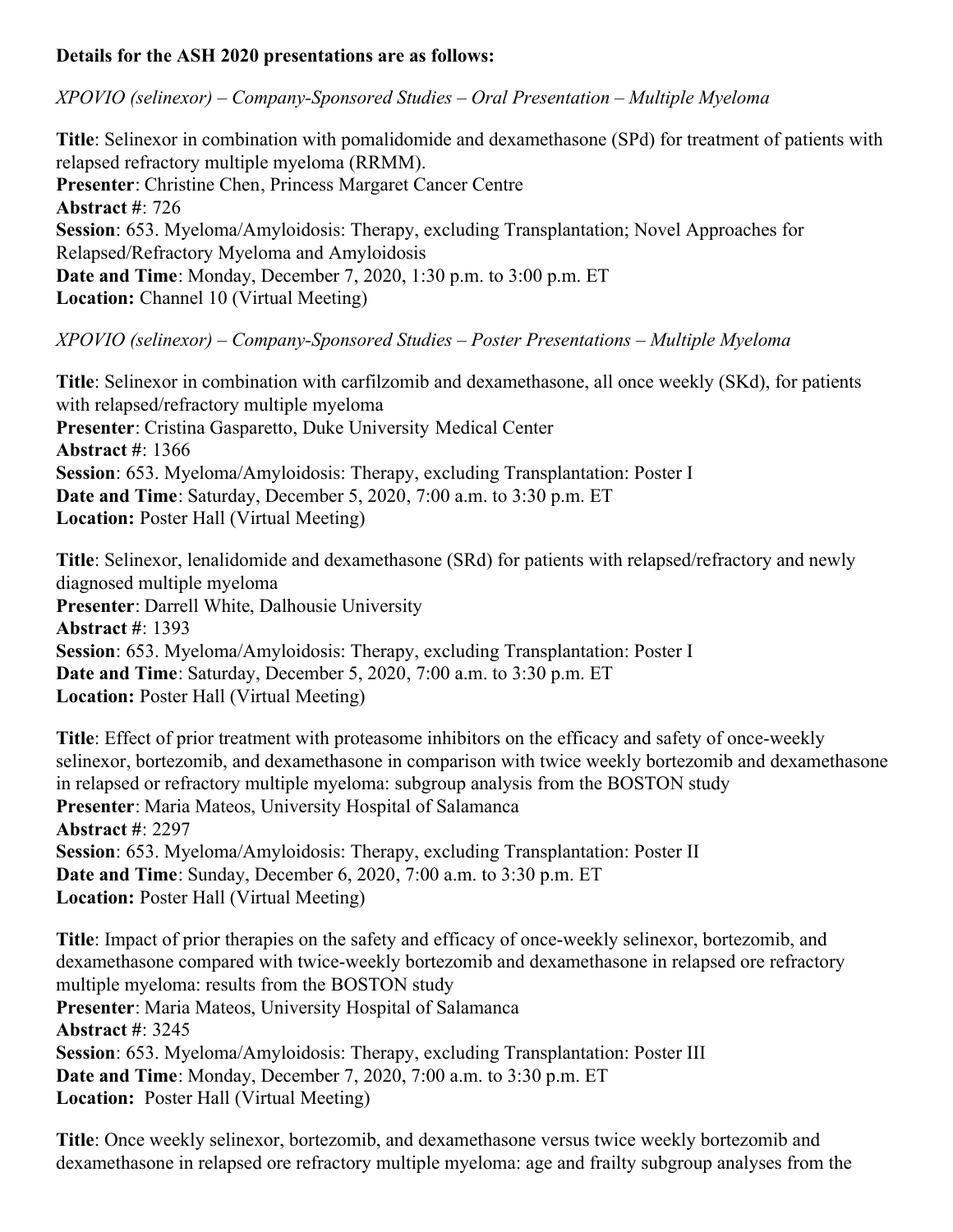phase 3 BOSTON study **Presenter**: Harold Auner, Imperial College London **Abstract #**: 3215 **Session**: 653. Myeloma/Amyloidosis: Therapy, excluding Transplantation: Poster III **Date and Time**: Monday, December 7, 2020, 7:00 a.m. to 3:30 p.m. ET **Location:** Poster Hall (Virtual Meeting)

**Title**: Once weekly selinexor, bortezomib, and dexamethasone (SVd) versus twice weekly bortezomib and dexamethasone (Vd) in relapsed or refractory multiple myeloma: high-risk cytogenetic risk planned subgroup analyses from the phase 3 BOSTON study **Presenter**: Shambavi Richard, Mount Sanai Hospital **Abstract #**: 1385 **Session**: 653. Myeloma/Amyloidosis: Therapy, excluding Transplantation: Poster I **Date and Time**: Saturday, December 5, 2020, 7:00 a.m. to 3:30 p.m. ET **Location:** Poster Hall (Virtual Meeting)

**Title**: Peripheral neuropathy symptoms, pain and functioning in relapsed or refractory MM patients treated with selinexor, bortezomib, and dexamethasone **Presenter**: Larysa Sanchez, Icahn School of Medicine at Mount Sinai **Abstract #**: 3489 **Session**: 906. Outcomes Research—Malignant Conditions (Myeloid Disease): Poster III **Date and Time**: Monday, December 7, 2020, 7:00 a.m. to 3:30 p.m. ET **Location:** Poster Hall (Virtual Meeting)

*XPOVIO (selinexor) – Company-Sponsored – Poster Presentations – Lymphoma*

**Title**: Effect of age on the efficacy and safety of single agent oral selinexor in patients with relapsed/refractory diffuse large B-cell lymphoma (DLBCL): a post-hoc analysis from the SADAL pivotal study

**Presenter**: Marie Maerevoet, Institut Jules Bordet **Abstract #**: 1201 **Session**: 626. Aggressive Lymphoma (Diffuse Large B-Cell and Other Aggressive B-Cell Non-Hodgkin Lymphomas)—Results from Prospective Clinical Trials: Poster I **Date and Time**: Saturday, December 5, 2020, 7:00 a.m. to 3:30 p.m. ET **Location:** Poster Hall (Virtual Meeting)

**Title**: Selinexor efficacy and safety are independent of renal function in patients with relapsed/refractory diffuse large B-cell lymphoma (DLBCL): a post-hoc analysis from the pivotal phase 2b SADAL study **Presenter**: Jason Westin, The University of Texas MD Anderson Cancer Center **Abstract #**: 1384 **Session**: 653. Myeloma/Amyloidosis: Therapy, excluding Transplantation: Poster I **Date and Time**: Saturday, December 5, 2020, 7:00 a.m. to 3:30 p.m. ET **Location:** Poster Hall (Virtual Meeting)

**Title**: A six-protein activity signature defines favorable response to selinexor treatment for patients with diffuse large B-cell lymphoma (DLBCL) **Presenter**: Christopher Walker, Karyopharm Therapeutics **Abstract #**: 2125 **Session**: 627. Aggressive Lymphoma (Diffuse Large B-Cell and Other Aggressive B-Cell Non-Hodgkin Lymphomas)—Results from Retrospective/Observational Studies: Poster II **Date and Time**: Sunday, December 6, 2020, 7:00 a.m. to 3:30 p.m. ET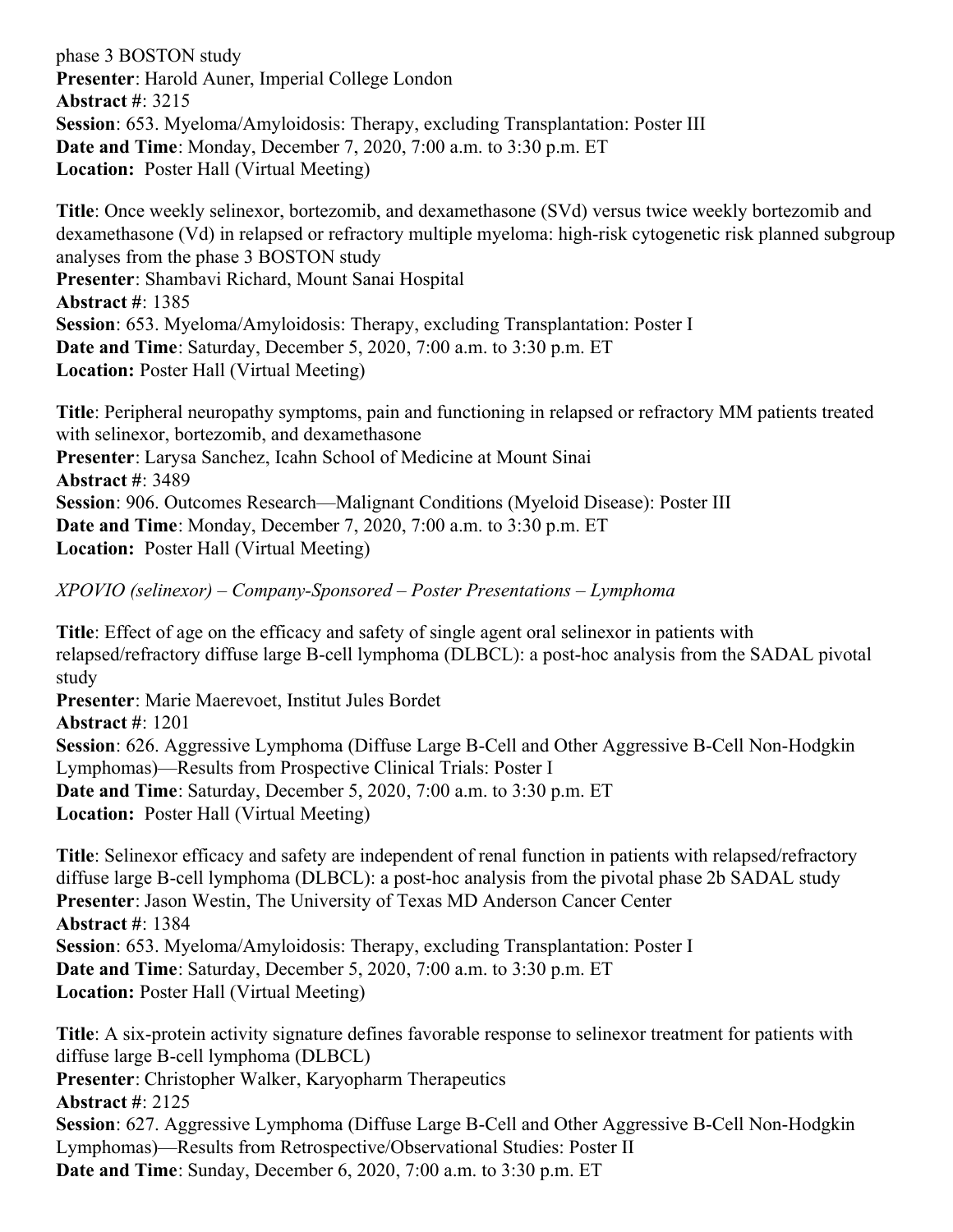**Location:** Poster Hall (Virtual Meeting)

*XPOVIO (selinexor) – Investigator-Sponsored – Oral Presentations – Lymphoma*

**Title:** Inhibiting the Nuclear Exporter XPO1 and the Antiapoptotic Factor BCL2 Is Synergistic in XPO1 Mutant and Wildtype Lymphoma **Presenter:** Justin Taylor, University of Miami **Abstract #**: 526 **Session**: 605. Molecular Pharmacology, Drug Resistance—Lymphoid and Other Diseases: Molecular pharmacology and drug resistance mechanisms in lymphoproliferative disorders **Date and Time**: Monday, December 7, 2020 ; 7:00 a.m. to 8:30 a.m. **Location:** Channel 8 (Virtual Meeting)

#### *XPOVIO (selinexor) – Investigator-Sponsored – Poster Presentations – Lymphoma*

**Title:** Selinexor in combination with R-CHOP for frontline treatment of non-Hodgkin lymphoma: results of a phase 1b study **Presenter:** Erlene Seymour, Wayne State University **Abstract #**: 2109 **Session**: 626. Aggressive Lymphoma (Diffuse Large B-Cell and Other Aggressive B-Cell Non-Hodgkin Lymphomas)—Results from Prospective Clinical Trials: Poster II **Date and Time**: Sunday, December 6, 2020, 7:00 a.m. to 3:30 p.m. ET **Location**: Poster Hall (Virtual Meeting)

**Title:** A Phase I Investigator Sponsored Trial of Selinexor (KPT-330) and Rituximab, Ifosfamide, Carboplatin and Etoposide in Patients with Relapsed or Refractory Aggressive B-Cell Lymphomas **Presenter:** Sarah Rutherford, Weill Cornell Medicine **Abstract #**: 2104 **Session**: 626. Aggressive Lymphoma (Diffuse Large B-Cell and Other Aggressive B-Cell Non-Hodgkin Lymphomas)—Results from Prospective Clinical Trials: Poster II **Date and Time:** Sunday, December 6, 2020, 7:00 a.m. to 3:30 p.m. ET **Location:** Poster Hall (Virtual Meeting)

**Title:** XPO1 Relieves MYC-Induced Replication Stress Limiting the Immunogenicity of DLBCL Cells **Presenter:** Rossella Marullo, Weill Cornell Medicine **Abstract #**: 2018 **Session**: 621. Lymphoma—Genetic/Epigenetic Biology: Poster II **Date and Time:** Sunday, December 6, 2020, 7:00 a.m. to 3:30 p.m. ET **Location:** Poster Hall (Virtual Meeting)

**Title:** The Expression of Chromosome Region Maintenance Protein 1 (CRM1) in Large Cell Lymphoma **Presenter:** Jithma Abeykoon, Mayo Clinic **Abstract #**: 2132 **Session**: 627. Aggressive Lymphoma (Diffuse Large B-Cell and Other Aggressive B-Cell Non-Hodgkin Lymphomas)—Results from Retrospective/Observational Studies: Poster II **Date and Time:** Sunday, December 6, 2020, 7:00 a.m. to 3:30 p.m. ET **Location:** Poster Hall (Virtual Meeting)

*XPOVIO (selinexor) – Investigator-Sponsored – Poster Presentations – Leukemia*

**Title**: Frontline selinexor and chemotherapy is highly active in older adults with AML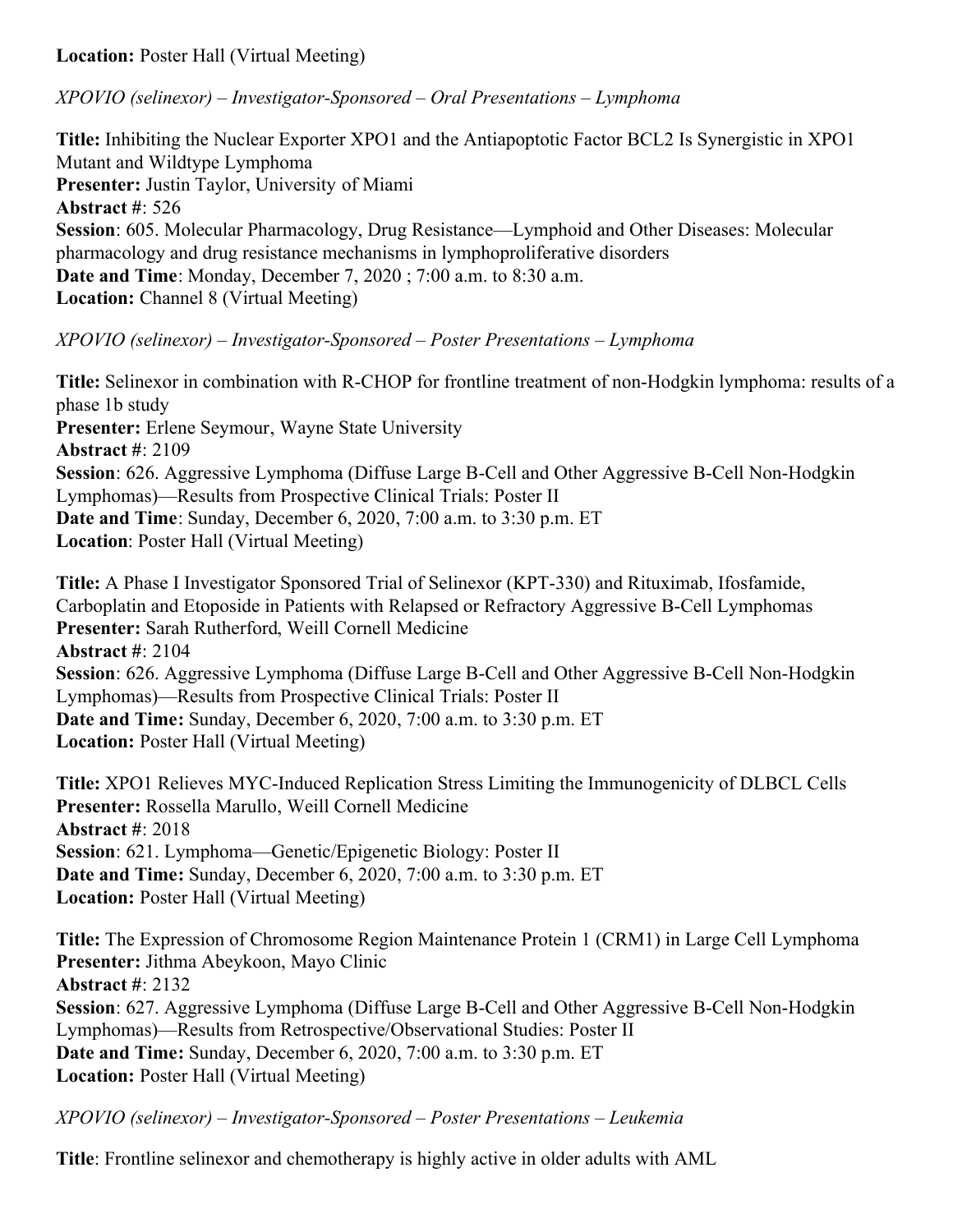**Presenter**: Timothy Pardee, Wake Forest School of Medicine **Abstract #**: 633 **Session**: 615. Acute Myeloid Leukemia: Commercially Available Therapy, excluding Transplantation: Commercially Available Therapy, excluding Transplantation II **Date and Time**: Monday, December 7, 2020, 11:45 a.m. ET **Location:** Channel 12 (Virtual Meeting)

**Title**: Exportin-1 (XPO1) Inhibition Sequesters p53 from MDM2 and MDM4 and Is Highly Synergistic with MDM2 Inhibition in Inducing Apoptosis in Wild-Type p53 Acute Myeloid Leukemias **Presenter**: Yuki Nishida, MD Anderson Cancer Center **Abstract #**: 2775 **Session**: 603. Oncogenes and Tumor Suppressors: Poster III **Date and Time**: Monday, December 7, 2020, 7:00 a.m. to 3:30 p.m. ET **Location:** Poster Hall (Virtual Meeting)

*XPOVIO (selinexor) – Investigator-Sponsored – Poster Presentations – Other*

**Title**: CRISPR/Cas9 Chemogenetic Profiling Identifies Candidate Biomarker Genes That Modulate Sensitivity to Selinexor **Presenter**: Bert Kwanten, KU Leuven **Abstract #**: 965 **Session**: 604. Molecular Pharmacology and Drug Resistance in Myeloid Diseases: Poster I **Date and Time**: Saturday, December 5, 2020, 7:00 a.m. to 3:30 p.m. ET **Location:** Poster Hall (Virtual Meeting)

**Title**: Salicylates Potentiate and Broaden CRM1 Inhibitor Anti-Tumor Activity Via S-Phase Arrest and Impaired DNA-Damage Repair **Presenter**: Jithma Abeykoon, Mayo Clinic **Abstract #**: 171 **Session**: 625. Lymphoma: Pre-Clinical—Chemotherapy and Biologic Agents: Novel Approaches to Overcome Resistance **Date and Time**: Saturday, December 5, 2020, 12:00 p.m. ET **Location:** Channel 7 (Virtual Meeting)

*KPT-9274 – Investigator-Sponsored – Poster Presentations – Other*

**Title**: Nicotinamide Phosphoribosyltransferase Inhibitors Induce Apoptosis of AML Stem Cells through Dysregulation of Lipid Metabolism **Presenter**: Amit Subedi, Princess Margaret Cancer Center **Abstract #**: 2777 **Session**: 604. Molecular Pharmacology and Drug Resistance in Myeloid Diseases: Poster III **Date and Time**: Monday, December 7, 2020, 7:00 a.m. to 3:30 p.m. ET **Location:** Poster Hall (Virtual Meeting)

#### **About XPOVIO® (selinexor)**

XPOVIO is a first-in-class, oral Selective Inhibitor of Nuclear Export (SINE) compound. XPOVIO functions by selectively binding to and inhibiting the nuclear export protein exportin 1 (XPO1, also called CRM1). XPOVIO blocks the nuclear export of tumor suppressor, growth regulatory and anti-inflammatory proteins, leading to accumulation of these proteins in the nucleus and enhancing their anti-cancer activity in the cell. The forced nuclear retention of these proteins can counteract a multitude of the oncogenic pathways that, unchecked, allow cancer cells with severe DNA damage to continue to grow and divide in an unrestrained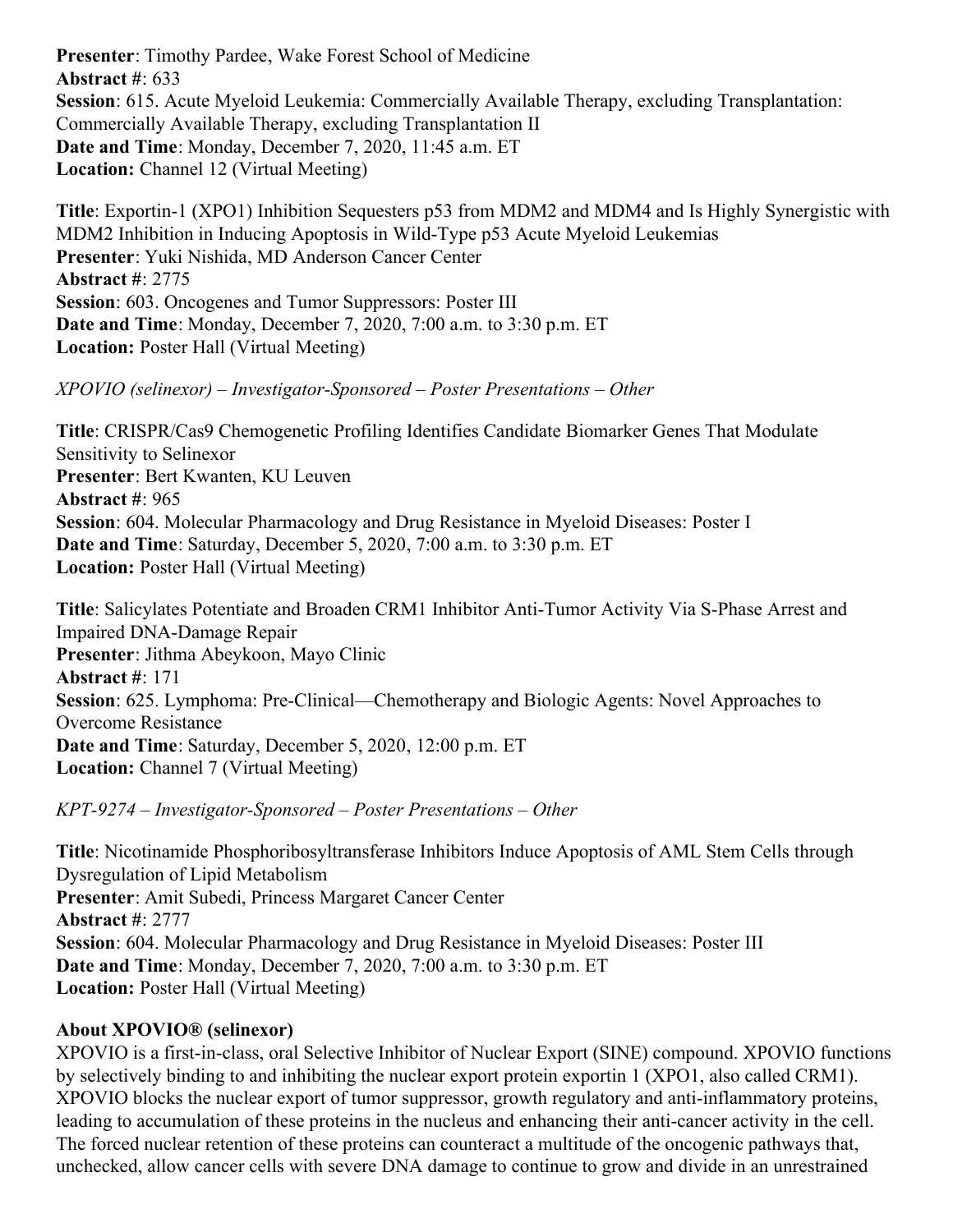fashion. Karyopharm received accelerated U.S. Food and Drug Administration (FDA) approval of XPOVIO in July 2019 in combination with dexamethasone for the treatment of adult patients with relapsed refractory multiple myeloma (RRMM) who have received at least four prior therapies and whose disease is refractory to at least two proteasome inhibitors, at least two immunomodulatory agents, and an anti-CD38 monoclonal antibody. Karyopharm has also submitted a Marketing Authorization Application (MAA) to the European Medicines Agency (EMA) with a request for conditional approval of selinexor in this same RRMM indication. Karyopharm's supplemental New Drug Application (sNDA) requesting an expansion of its current indication to include the treatment for patients with multiple myeloma after at least one prior line of therapy has been accepted for filing by the FDA. In June 2020, Karyopharm received accelerated FDA approval of XPOVIO for its second indication in adult patients with relapsed or refractory diffuse large B-cell lymphoma (DLBCL), not otherwise specified, including DLBCL arising from follicular lymphoma, after at least 2 lines of systemic therapy. Selinexor is also being evaluated in several other mid-and later-phase clinical trials across multiple cancer indications, including as a potential backbone therapy in combination with approved myeloma therapies (STOMP), in liposarcoma (SEAL) and in endometrial cancer (SIENDO), among others. Additional Phase 1, Phase 2 and Phase 3 studies are ongoing or currently planned, including multiple studies in combination with approved therapies in a variety of tumor types to further inform Karyopharm's clinical development priorities for selinexor. Additional clinical trial information for selinexor is available at [www.clinicaltrials.gov](https://c212.net/c/link/?t=0&l=en&o=2971480-1&h=2527184342&u=http%3A%2F%2Fwww.clinicaltrials.gov%2F&a=www.clinicaltrials.gov).

For more information about Karyopharm's products or clinical trials, please contact the Medical Information department at:

Tel: +1 (888) 209-9326 Email: [medicalinformation@karyopharm.com](mailto:medicalinformation@karyopharm.com)

## **IMPORTANT SAFETY INFORMATION**

**Thrombocytopenia:** XPOVIO can cause life-threatening thrombocytopenia, potentially leading to hemorrhage. Thrombocytopenia was reported in patients with multiple myeloma (MM) and developed or worsened in patients with DLBCL.

Thrombocytopenia is the leading cause of dosage modifications. Monitor platelet counts at baseline and throughout treatment. Monitor more frequently during the first 3 months of treatment. Institute platelet transfusion and/or other treatments as clinically indicated. Monitor patients for signs and symptoms of bleeding and evaluate promptly. Interrupt, reduce dose, or permanently discontinue based on severity of adverse reaction.

**Neutropenia:** XPOVIO can cause life-threatening neutropenia, potentially increasing the risk of infection. Neutropenia and febrile neutropenia occurred in patients with MM and in patients with DLBCL.

Obtain white blood cell counts with differential at baseline and throughout treatment. Monitor more frequently during the first 3 months of treatment. Monitor patients for signs and symptoms of concomitant infection and evaluate promptly. Consider supportive measures, including antimicrobials and growth factors (e.g., G-CSF). Interrupt, reduce dose, or permanently discontinue based on severity of adverse reaction (AR).

**Gastrointestinal Toxicity:** XPOVIO can cause severe gastrointestinal toxicities in patients with MM and DLBCL.

**Nausea/Vomiting:** Provide prophylactic antiemetics. Administer 5-HT3 receptor antagonists and other antinausea agents prior to and during treatment with XPOVIO. Interrupt, reduce dose, or permanently discontinue based on severity of ARs. Administer intravenous fluids to prevent dehydration and replace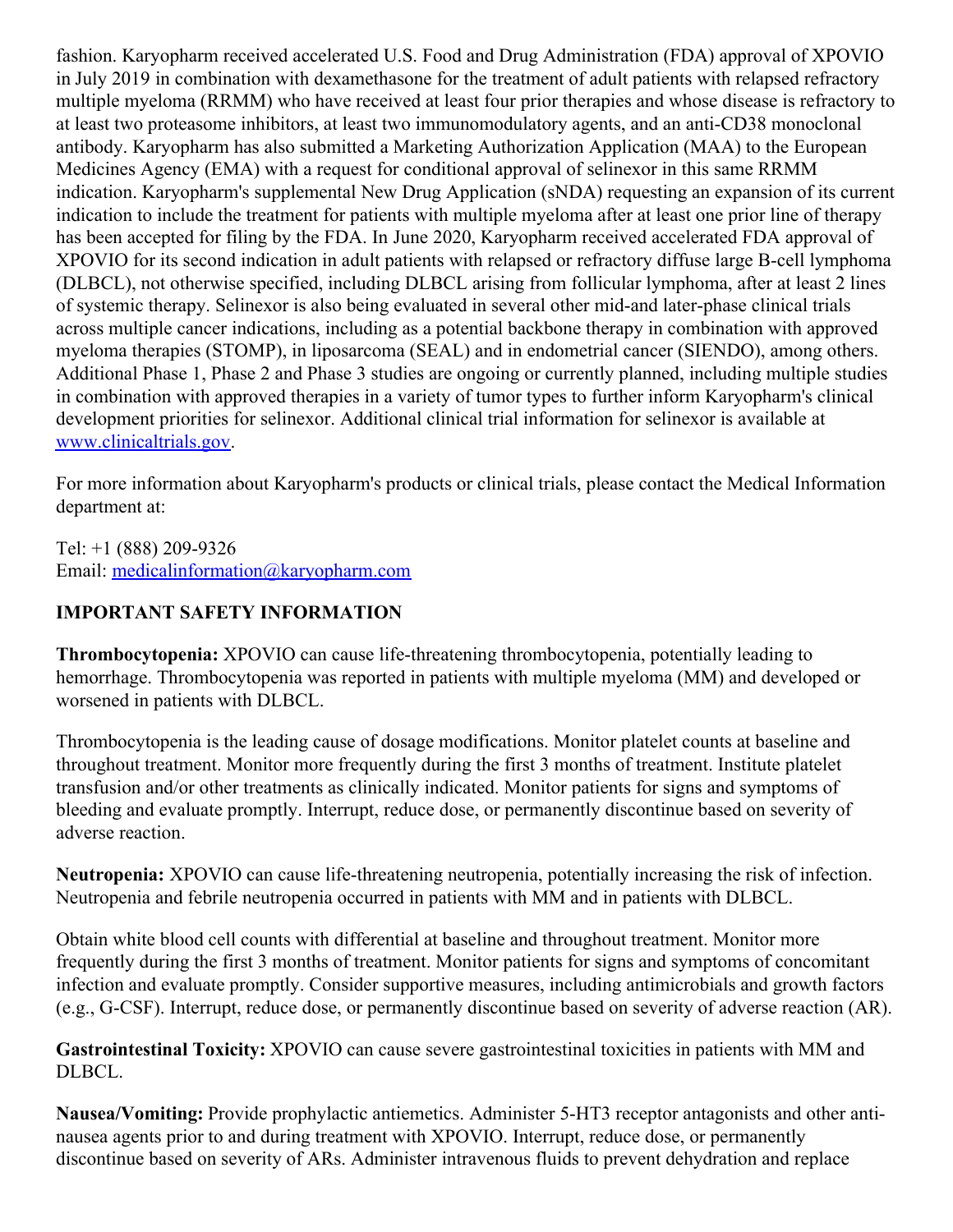electrolytes as clinically indicated.

**Diarrhea:** Interrupt, reduce dose, or permanently discontinue based on severity of ARs. Provide standard anti-diarrheal agents, administer intravenous fluids to prevent dehydration, and replace electrolytes as clinically indicated.

**Anorexia/Weight Loss:** Monitor weight, nutritional status, and volume status at baseline and throughout treatment. Monitor more frequently during the first 3 months of treatment. Interrupt, reduce dose, or permanently discontinue based on severity of ARs. Provide nutritional support, fluids, and electrolyte repletion as clinically indicated.

**Hyponatremia:** XPOVIO can cause severe or life-threatening hyponatremia. Hyponatremia developed in patients with MM and in patients with DLBCL.

Monitor sodium level at baseline and throughout treatment. Monitor more frequently during the first 2 months of treatment. Correct sodium levels for concurrent hyperglycemia (serum glucose >150 mg/dL) and high serum paraprotein levels. Assess hydration status and manage hyponatremia per clinical guidelines, including intravenous saline and/or salt tablets as appropriate and dietary review. Interrupt, reduce dose, or permanently discontinue based on severity of the AR.

**Serious Infection:** XPOVIO can cause serious and fatal infections. Most infections were not associated with Grade 3 or higher neutropenia. Atypical infections reported after taking XPOVIO include, but are not limited to, fungal pneumonia and herpesvirus infection.

Monitor for signs and symptoms of infection, and evaluate and treat promptly.

**Neurological Toxicity:** XPOVIO can cause life-threatening neurological toxicities.

Coadministration of XPOVIO with other products that cause dizziness or mental status changes may increase the risk of neurological toxicity.

Advise patients to refrain from driving and engaging in hazardous occupations or activities, such as operating heavy or potentially dangerous machinery, until the neurological toxicity fully resolves. Optimize hydration status, hemoglobin level, and concomitant medications to avoid exacerbating dizziness or mental status changes. Institute fall precautions as appropriate.

**Embryo-Fetal Toxicity:** XPOVIO can cause fetal harm when administered to a pregnant woman.

Advise pregnant women of the potential risk to a fetus. Advise females of reproductive potential and males with a female partner of reproductive potential to use effective contraception during treatment with XPOVIO and for 1 week after the last dose.

#### **ADVERSE REACTIONS**

The most common adverse reactions (ARs) in  $\geq$ 20% of patients with MM are thrombocytopenia, fatigue, nausea, anemia, decreased appetite, decreased weight, diarrhea, vomiting, hyponatremia, neutropenia, leukopenia, constipation, dyspnea, and upper respiratory tract infection.

The most common ARs, excluding laboratory abnormalities, in  $\geq$ 20% of patients with DLBCL are fatigue, nausea, diarrhea, appetite decrease, weight decrease, constipation, vomiting, and pyrexia. Grade 3-4 laboratory abnormalities in ≥15% of patients included thrombocytopenia, lymphopenia, neutropenia, anemia, and hyponatremia. Grade 4 laboratory abnormalities in  $\geq$ 5% were thrombocytopenia, lymphopenia, and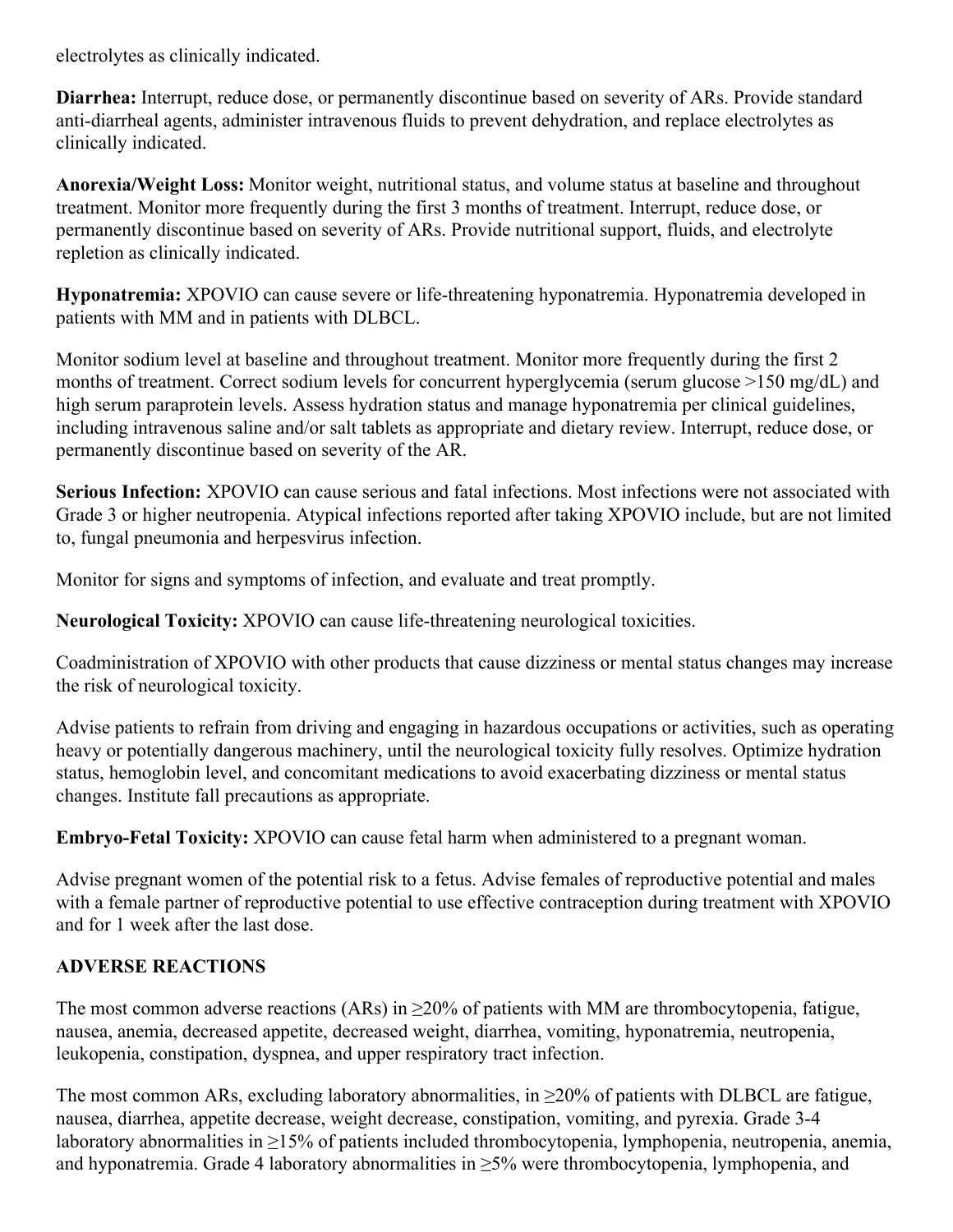neutropenia.

In patients with MM, fatal ARs occurred in 9% of patients. Serious ARs occurred in 58% of patients. Treatment discontinuation rate due to ARs was 27%. The most frequent ARs requiring permanent discontinuation in ≥4% of patients included fatigue, nausea, and thrombocytopenia.

In patients with DLBCL, fatal ARs occurred in 3.7% of patients within 30 days, and 5% of patients within 60 days of last treatment; the most frequent fatal AR was infection (4.5% of patients). Serious ARs occurred in 46% of patients; the most frequent serious AR was infection. Discontinuation due to ARs occurred in 17% of patients.

## **USE IN SPECIFIC POPULATIONS**

In MM, no overall difference in effectiveness of XPOVIO was observed in patients >65 years old when compared with younger patients. Patients ≥75 years old had a higher incidence of discontinuation due to an AR than younger patients, a higher incidence of serious ARs, and a higher incidence of fatal ARs.

Clinical studies in patients with relapsed or refractory DLBCL did not include sufficient numbers of patients aged 65 and over to determine whether they respond differently from younger patients.

The effect of end-stage renal disease ( $CL_{CR}$  <15 mL/min) or hemodialysis on XPOVIO pharmacokinetics is unknown.

**To report SUSPECTED ADVERSE REACTIONS, contact Karyopharm Therapeutics Inc. at 1-888- 209-9326 or FDA at 1-800-FDA-1088 or** [www.fda.gov/medwatch](https://c212.net/c/link/?t=0&l=en&o=2971480-1&h=3624104030&u=http%3A%2F%2Fwww.fda.gov%2Fmedwatch&a=www.fda.gov%2Fmedwatch)**.**

### **Please see XPOVIO Full Prescribing Information available at [www.XPOVIO.com](https://c212.net/c/link/?t=0&l=en&o=2971480-1&h=941363240&u=http%3A%2F%2Fwww.xpovio.com%2F&a=www.XPOVIO.com).**

#### **About Karyopharm Therapeutics**

Karyopharm Therapeutics Inc. (Nasdaq: KPTI) is a commercial-stage pharmaceutical company pioneering novel cancer therapies and dedicated to the discovery, development, and commercialization of novel first-inclass drugs directed against nuclear export and related targets for the treatment of cancer and other major diseases. Karyopharm's Selective Inhibitor of Nuclear Export (SINE) compounds function by binding with and inhibiting the nuclear export protein XPO1 (or CRM1). Karyopharm's lead compound, XPOVIO® (selinexor), received accelerated approval from the U.S. Food and Drug Administration (FDA) in July 2019 in combination with dexamethasone as a treatment for patients with heavily pretreated multiple myeloma. In June 2020, XPOVIO was approved by the FDA as a treatment for patients with relapsed or refractory diffuse large B-cell lymphoma. A Marketing Authorization Application for selinexor for patients with heavily pretreated multiple myeloma is also currently under review by the European Medicines Agency. In addition to single-agent and combination activity against a variety of human cancers, SINE compounds have also shown biological activity in models of neurodegeneration, inflammation, autoimmune disease, certain viruses and wound-healing. Karyopharm has several investigational programs in clinical or preclinical development. For more information, please visit [www.karyopharm.com](https://c212.net/c/link/?t=0&l=en&o=2971480-1&h=2994116068&u=http%3A%2F%2Fwww.karyopharm.com%2F&a=www.karyopharm.com).

#### **Forward-Looking Statements**

This press release contains forward-looking statements within the meaning of The Private Securities Litigation Reform Act of 1995. Such forward-looking statements include those regarding Karyopharm's beliefs regarding the ability of selinexor to treat patients with multiple myeloma, diffuse large B-cell lymphoma, solid tumors and other diseases and expectations related to future clinical development and potential regulatory submissions of XPOVIO. Such statements are subject to numerous important factors,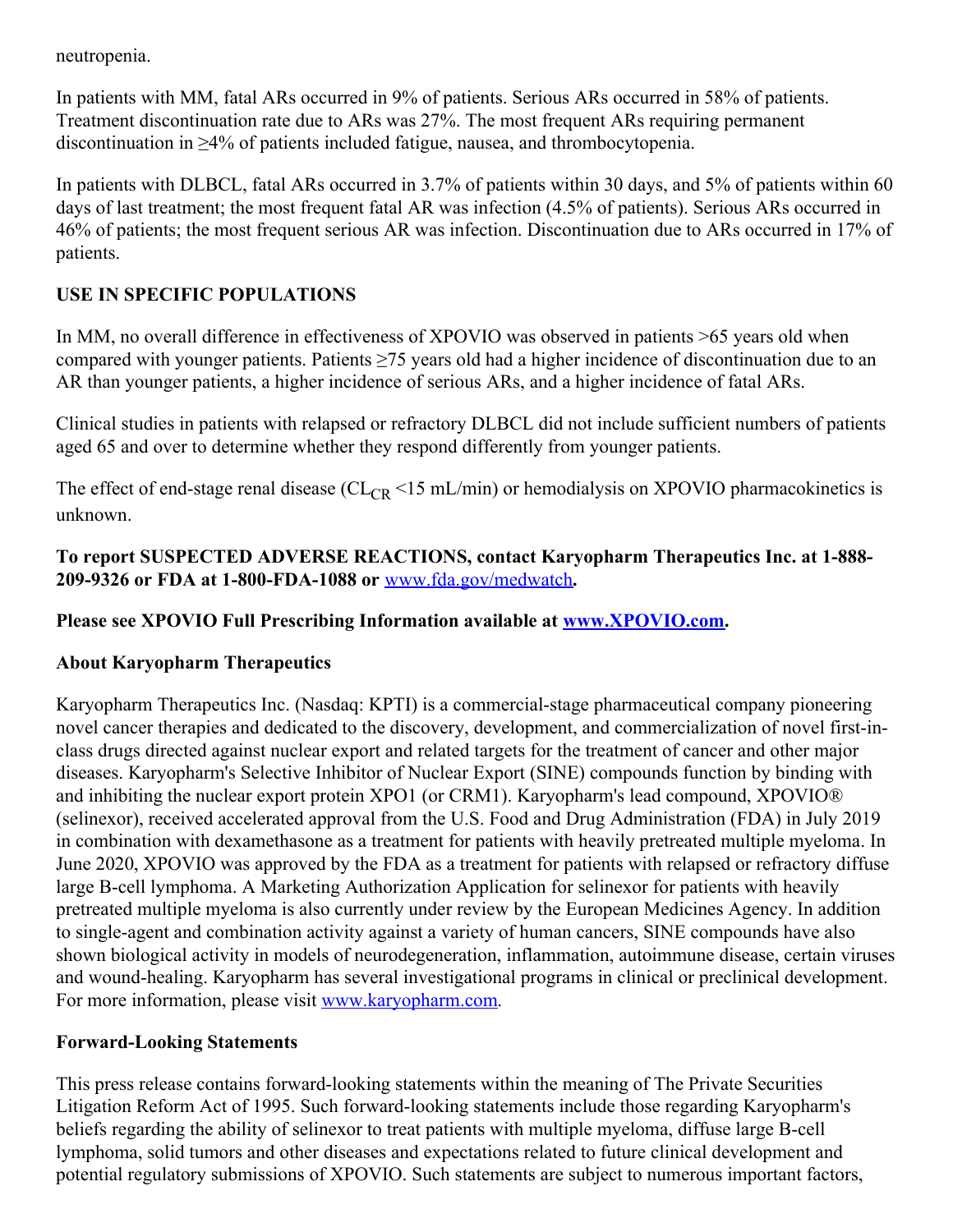risks and uncertainties, many of which are beyond Karyopharm's control, that may cause actual events or results to differ materially from Karyopharm's current expectations. For example, there can be no guarantee that Karyopharm will successfully commercialize XPOVIO; that regulators will agree that selinexor qualifies for conditional approval in the E.U. as a result of data from the STORM study or confirmatory approval in the U.S. or EU based on the BOSTON study in patients with relapsed or refractory multiple myeloma; or that any of Karyopharm's drug candidates, including selinexor, will successfully complete necessary clinical development phases or that development of any of Karyopharm's drug candidates will continue. Further, there can be no guarantee that any positive developments in the development or commercialization of Karyopharm's drug candidate portfolio will result in stock price appreciation. Management's expectations and, therefore, any forward-looking statements in this press release could also be affected by risks and uncertainties relating to a number of other factors, including the following: the risk that the COVID-19 pandemic could disrupt Karyopharm's business more severely than it currently anticipates, including by negatively impacting sales of XPOVIO, interrupting or delaying research and development efforts, impacting the ability to procure sufficient supply for the development and commercialization of selinexor or other product candidates, delaying ongoing or planned clinical trials, impeding the execution of business plans, planned regulatory milestones and timelines, or inconveniencing patients; the adoption of XPOVIO in the commercial marketplace, the timing and costs involved in commercializing XPOVIO or any of Karyopharm's drug candidates that receive regulatory approval; the ability to retain regulatory approval of XPOVIO or any of Karyopharm's drug candidates that receive regulatory approval; Karyopharm's results of clinical trials and preclinical studies, including subsequent analysis of existing data and new data received from ongoing and future studies; the content and timing of decisions made by the U.S. Food and Drug Administration and other regulatory authorities, investigational review boards at clinical trial sites and publication review bodies, including with respect to the need for additional clinical studies; the ability of Karyopharm or its third party collaborators or successors in interest to fully perform their respective obligations under the applicable agreement and the potential future financial implications of such agreement; Karyopharm's ability to obtain and maintain requisite regulatory approvals and to enroll patients in its clinical trials; unplanned cash requirements and expenditures; development of drug candidates by Karyopharm's competitors for diseases in which Karyopharm is currently developing its drug candidates; and Karyopharm's ability to obtain, maintain and enforce patent and other intellectual property protection for any drug candidates it is developing. These and other risks are described under the caption "Risk Factors" in Karyopharm's Quarterly Report on Form 10-Q for the quarter ended September 30, 2020, which was filed with the Securities and Exchange Commission (SEC) on November 2, 2020, and in other filings that Karyopharm may make with the SEC in the future. Any forward-looking statements contained in this press release speak only as of the date hereof, and, except as required by law, Karyopharm expressly disclaims any obligation to update any forwardlooking statements, whether as a result of new information, future events or otherwise.

Velcade® is a registered trademark of Takeda Pharmaceutical Company Limited Revlimid® and Pomalyst® are registered trademarks of Celgene Corporation Kyprolis® is a registered trademark of Onyx Pharmaceuticals, Inc.

SOURCE Karyopharm Therapeutics Inc.

For further information: Investors: Karyopharm Therapeutics Inc., Ian Karp, Senior Vice President, Investor and Public Relations, 857-297-2241 | ikarp@karyopharm.com; Media: FTI Consulting, Simona Kormanikova or Robert Stanislaro, 212-850-5600 |Simona.Kormanikova@fticonsulting.com or robert.stanislaro@fticonsulting.com